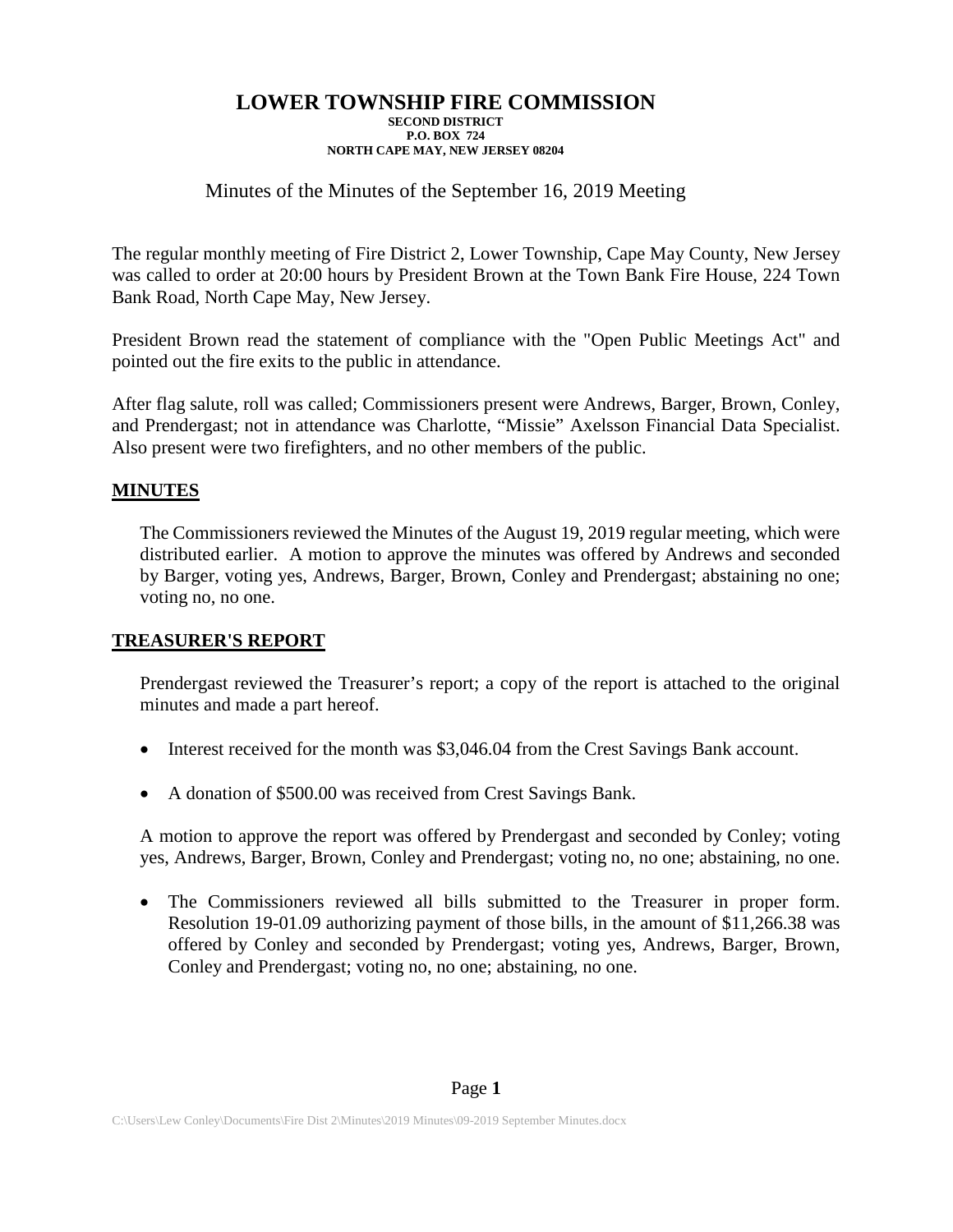Minutes of the Minutes of the September 16, 2019 Meeting

# **CORRESPONDENCE**

The Secretary read the following correspondence:

1. None received.

# **TOWN BANK VOLUNTEER FIRE COMPANY REPORT**

- A report of the month's activities is attached to the original of these minutes.
- South Jersey Gas Company is installing a new gas main in front of the firehouse this week. They have been warned to keep access and especially the apron clear and be aware that when the siren blows there will be a lot of activity around the firehouse.
- The aerial tower has received its Certificate of Inspection from the testing company.
- Construction is still on going on Roseanne Avenue.
- Pump testing on all engines, the tower and Fire Boat 61 has been completed.

# **BUREAU OF FIRE SAFETY REPORT**

• The financial reports for August have not been received yet. The Bureau is financially sound; however, the Fire Bureau does not meet in June, July  $\&$  August due to summer workload. The September meeting is scheduled for Wednesday.

### **OLD BUSINESS**

*1. Past President & Past Chief Treon who is now with Cape May County Office of Emergency Management, requested and was granted a place on the July meeting agenda to appear with Director Martin Pagliughi to discuss a possible memorandum of understanding (MOU) to utilize the multipurpose room during emergencies and natural disasters. (06/14)*

*Conley distributed a sample copy of the memorandum of understanding that was generated for Upper Township to each of the Commissioners, Chief Megonigal and President Marchina for review and to generate some comments. (09/14)*

### Page **2**

C:\Users\Lew Conley\Documents\Fire Dist 2\Minutes\2019 Minutes\09-2019 September Minutes.docx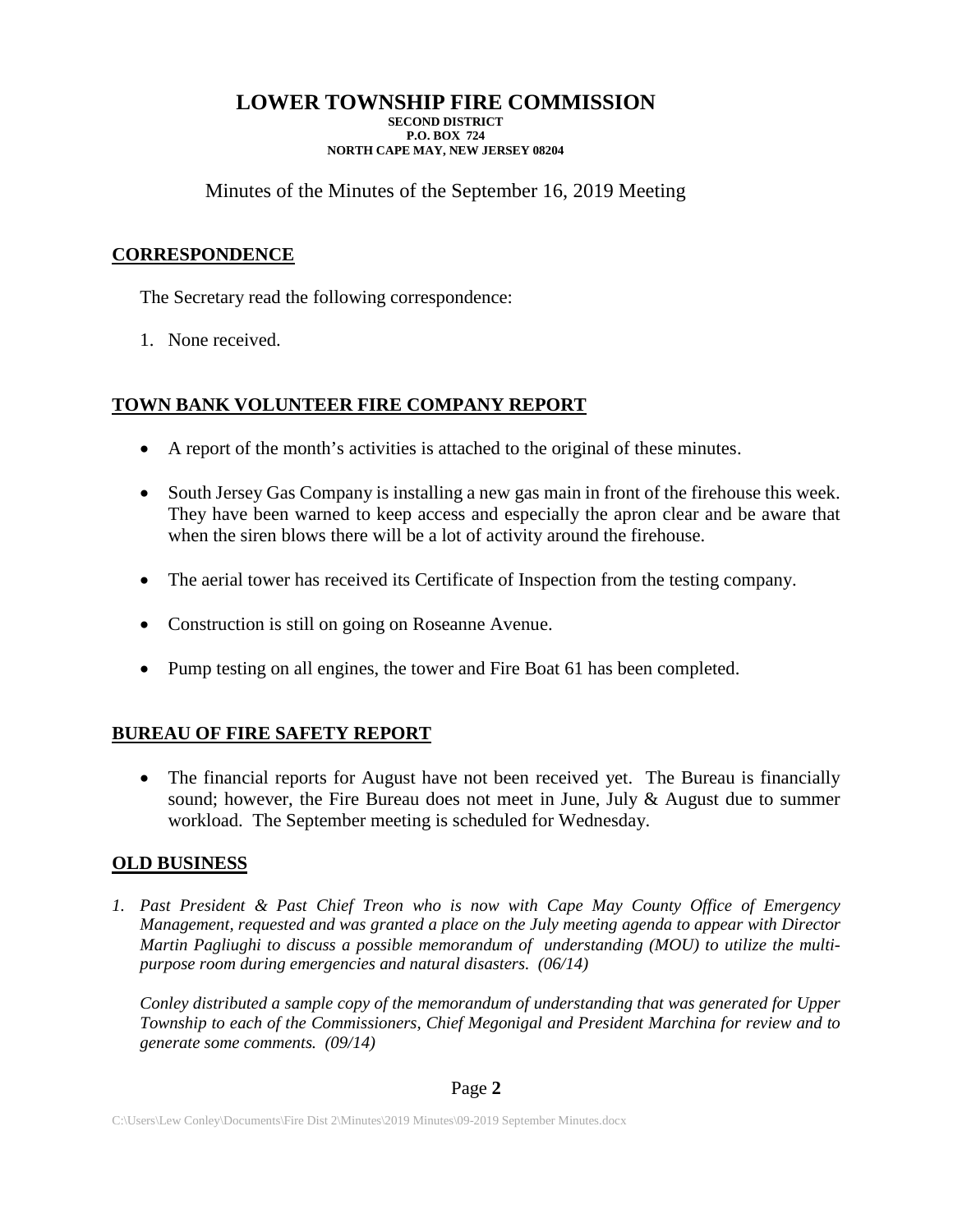## Minutes of the Minutes of the September 16, 2019 Meeting

*2. Brown reported that Rich Fire Protection has performed their inspection and determined that there is an issue with the kitchen hood not working properly. It may be an electrical issue and the Chief will have Marsden Electric look at it and if it is electrical to repair it (08/18)*

*Brown reported that the fan was fixed; it was an electrical issue, however, Rich Fire Protection, when performing the 5-year internal inspection of the sprinkler system revealed that the system needed flushing and provided photographs to substantiate the need. Brown presented a letter from Rich Fire Protection dated 9/07/18 proposing a not to exceed fee of \$13,800, to furnish labor and materials to perform the repairs to the sprinkler system. They can begin the work as soon as a PO is issued.*

*Brown has performed a lot of checking and has had a couple of conversations with Rich Fire Protection and they are 90% sure that the flushing will correct everything with the system.*

*A motion to approve the proposal of Rich Fire Protection was offered by Andrews and seconded by Barger, voting yes, Andrews, Barger, Brown, Conley, and Prendergast; voting no, no one; abstaining, no one. (09/18)*

*Brown reported that Rich Fire Protection would be here to flush the system on or about November 21, 2018. They originally were going to come earlier by he asked them to hold off until after the November elections since the building is used for a polling place for several districts and we did not want to inconvenience the election process.*

*Brown reported that Rich Fire Protection has performed the flushing of the fire suppression system and the system is functioning as designed. The also reported that the system will need major work sooner than later. They believe it will be necessary to replace the entire system from the entry manifold back. Brown will try to get a preliminary cost for the replacement so that we have an idea of the cost, which will most probably exceed the bid threshold. (01/19)*

*Conley had the original building plans scanned and Brown will provide a copy to Rich Fire Protection so that they can prepare an accurate estimate of the replacement cost. (05-19)*

*Brown reported that Rich Fire Protection will be at the firehouse tomorrow for fire system testing. (07-19)*

*Brown reported that Rich Fire Protection was hoping that we could provide them with the actual CADD files for the firehouse and not a PDF copy of the original construction drawings. The CADD files are not available, therefore their team visited the building and did some*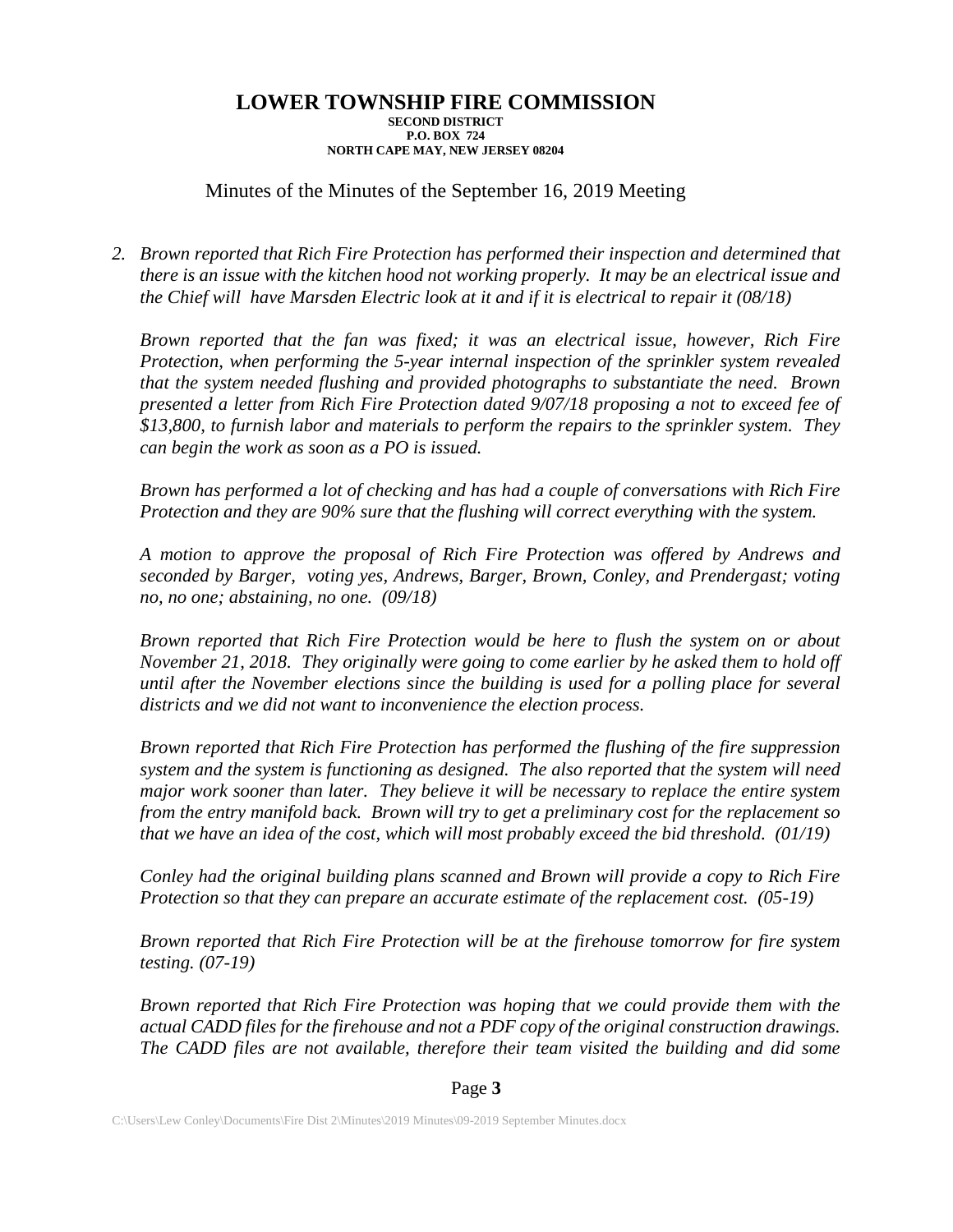# Minutes of the Minutes of the September 16, 2019 Meeting

*extensive investigating and reported that they would provide us with a proposal and he has not received that proposal yet. (08/19)*

## **Brown reported that he is still waiting for the proposal to provide the work. (09/19)**

3. *Chief Megonigal reported that the sump pumps in the engine bays are defective and need to be replaced.*

*Andrews reported that he has reached to several commercial plumbers and has not had a response back yet. (04/19)*

*Brown reported that the plumber Schaeffer has not responded, he will contact CM3 Building Solutions to see if they can perform the repair/replacement. (05-19)*

*Brown reported that CM3 Building Solutions does not perform the services needed, but recommended Deltronics a pump specializing company from Millville. He will reach out to Deltronics to look at the pumps. (06-19)*

*Brown reported that he has met with Deltronics, who are now GE Mechanical. The representative looked at the system and the pumps and provided a proposal to supply one new pump and other repairs for \$7,672.00. A motion to approve the proposal was offered by Andrews and seconded by Conley, voting yes, Andrews, Barger, Brown, Conley, and Prendergast; voting no, no one; abstaining, no one. (07-19)*

## **Brown reported that GE Mechanical would be here in 2 weeks to do the pump work. (09/19)**

*4. Conley and Chief Megonigal will be working on an updated mutual aid contract with the Cape May Point Volunteer Fire Company. (08/19)*

### **NEW BUSINESS**

1. A proposal to purchase turn out gear from Witmer Public Safety of Coatsville, PA was approved in the amount of \$13,530 as detailed in the 9/16/19 quote. It was approved, conditioned on verification by Missie Axelsson that funds are available, by a motion offered by Conley and seconded by Andrews, voting yes, Andrews, Barger, Brown, Conley, and Prendergast; voting no, no one; abstaining, no one.